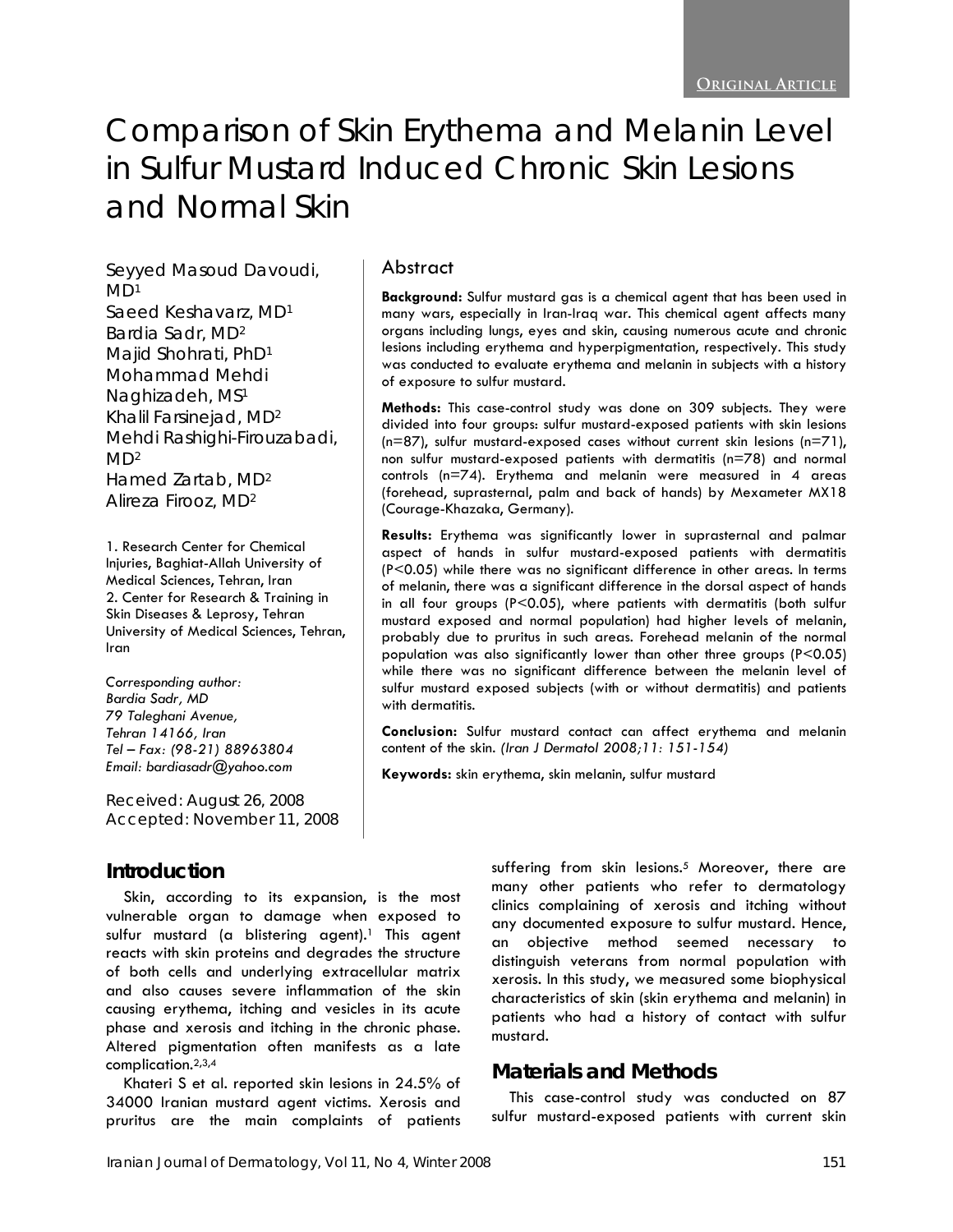lesions, 71 sulfur mustard-exposed cases without current skin lesions, 78 non sulfur mustard-exposed participants with various forms of dermatitis and 74 normal controls. All subjects were males and agematched.

Skin type, xerosis, lichenification, post lesional pigmentation and cherry angioma were evaluated by a dermatologist, and then the biophysical characteristics of the skin were measured at four clinically normal-appearing locations of the body skin, i.e. the forehead, suprasternal, and palmar and dorsal aspects of hands using the following noninvasive biophysical methods. Before the measurements were taken, participants were asked not to use any kind of cream on mentioned areas and were acclimatized to a room temperature of 20°C with a relative humidity of 35% for 15 minutes. They had their last hygiene toilet not less than 3 hours before the measurements.

Erythema and melanin were measured using Mexameter MX18 (Courage & Khazaka electronic GmbH, Germany), a narrow-band simple reflectance meter.

The collected data were analyzed with SPSS-13 software using independent t-test, analysis of variance (ANOVA) and Kruskal-Wallis test. This study was approved by the ethics committee of our university and was performed according to the Declaration of Helsinki Principles. All of the participants were instructed about the study and an informed consent was obtained from each one.

#### **Results**

Three hundred and ten participants were included in the study: 87 (%28.1) sulfur mustardexposed patients with current skin lesions (group 1), 71 (%22.9) sulfur mustard-exposed cases without current skin lesions (group 2), 78 (%25.2) non sulfur mustard-exposed patients with dermatitis (group 3) and 74 (%23.8) normal controls (group 4). All of them were males with a mean age of  $44.0 \pm 6.7$ , 41.9  $\pm$  5.9, 43.8  $\pm$  9.3 and 44.8  $\pm$  8.9, respectively, which were not significantly different (P=0.146). Sixty-seven (77%) patients in group 1 and 45 (63.4%) patients in group 2 recalled initial skin lesions including erythema, edema, and vesicles with an itching and burning sensation a few minutes to several hours after they had come in contact with sulfur mustard.

 The frequency of skin types and skin lesions including xerosis, lichenification, post-lesional hyperpigmentation and cherry angioma are highlighted in table-1. There was no significant discrepancy in skin types between groups. Diffused cherry angioma, unlike local cherry angioma, was significantly more frequent in sulfur mustardexposed participants (P=0.047).

Xerosis, post-lesional hyperpigmentation and lichenification were significantly more common in dermatitis patients with skin lesions either due to sulfur mustard or else (P<0.05).

Skin erythema and melanin were measured in subjects in four anatomically different areas including forehead, suprasternal, and palmar and dorsal aspects of hands. (Figure-1)

 Erythema was significantly lower in suprasternal and palmar aspect of hands in veterans with dermatitis (P<0.05) while there was no significant difference in other areas. In terms of melanin, there was a significant difference in the dorsal aspect of hands in all four groups (P<0.05), where patients with dermatitis (both sulfur mustard-exposed and non-exposed) had higher levels of melanin. Forehead melanin of the normal population was also significantly lower than other three groups

*Table 1: Fitzpatrick skin types and skin lesions four groups of participants.*

|                                    |                | Sulfur mustard<br>exposed with skin<br>lesion (%) | Sulfur mustard<br>exposed without<br>current skin lesion<br>(%) | Non sulfur<br>mustard-exposed<br>patients with<br>dermatitis (%) | Normal<br>population $(\%)$ | P-Value |
|------------------------------------|----------------|---------------------------------------------------|-----------------------------------------------------------------|------------------------------------------------------------------|-----------------------------|---------|
|                                    |                | 1.1                                               | 1.4                                                             | 0                                                                | 0                           |         |
|                                    | Ш              | 2.3                                               | 0                                                               | 1.3                                                              | $\Omega$                    |         |
| Fitzpark skin type                 | III            | 26.4                                              | 23.9                                                            | 30.8                                                             | 37.8                        | .408    |
|                                    | $\mathsf{IV}$  | 64.4                                              | 73.2                                                            | 62.8                                                             | 60.8                        |         |
|                                    |                | 5.7                                               | 1.4                                                             | 5.1                                                              | 1.4                         |         |
| Xerosis                            | Yes            | 80.5                                              | 18.3                                                            | 73.1                                                             | $\Omega$                    | < .001  |
|                                    | No             | 19.5                                              | 81.7                                                            | 26.9                                                             | 100                         |         |
| Post lesional<br>hyperpigmentation | Yes            | 82.8                                              | 4.2                                                             | 53.8                                                             | 0                           | < .001  |
|                                    | No             | 17.2                                              | 95.8                                                            | 46.2                                                             | 100                         |         |
| Lichenification                    | Yes            | 66.7                                              | 1.4                                                             | 15.4                                                             | 0                           | < .001  |
|                                    | <b>No</b>      | 33.3                                              | 98.6                                                            | 84.6                                                             | 100                         |         |
| Cherry angioma                     | <b>Diffuse</b> | 4.6                                               | 1.4                                                             | 0                                                                | 0                           | .201    |
|                                    | Local          | 6.9                                               | 12.7                                                            | 9.0                                                              | 4.1                         |         |
|                                    | No             | 88.5                                              | 85.9                                                            | 91.0                                                             | 95.9                        |         |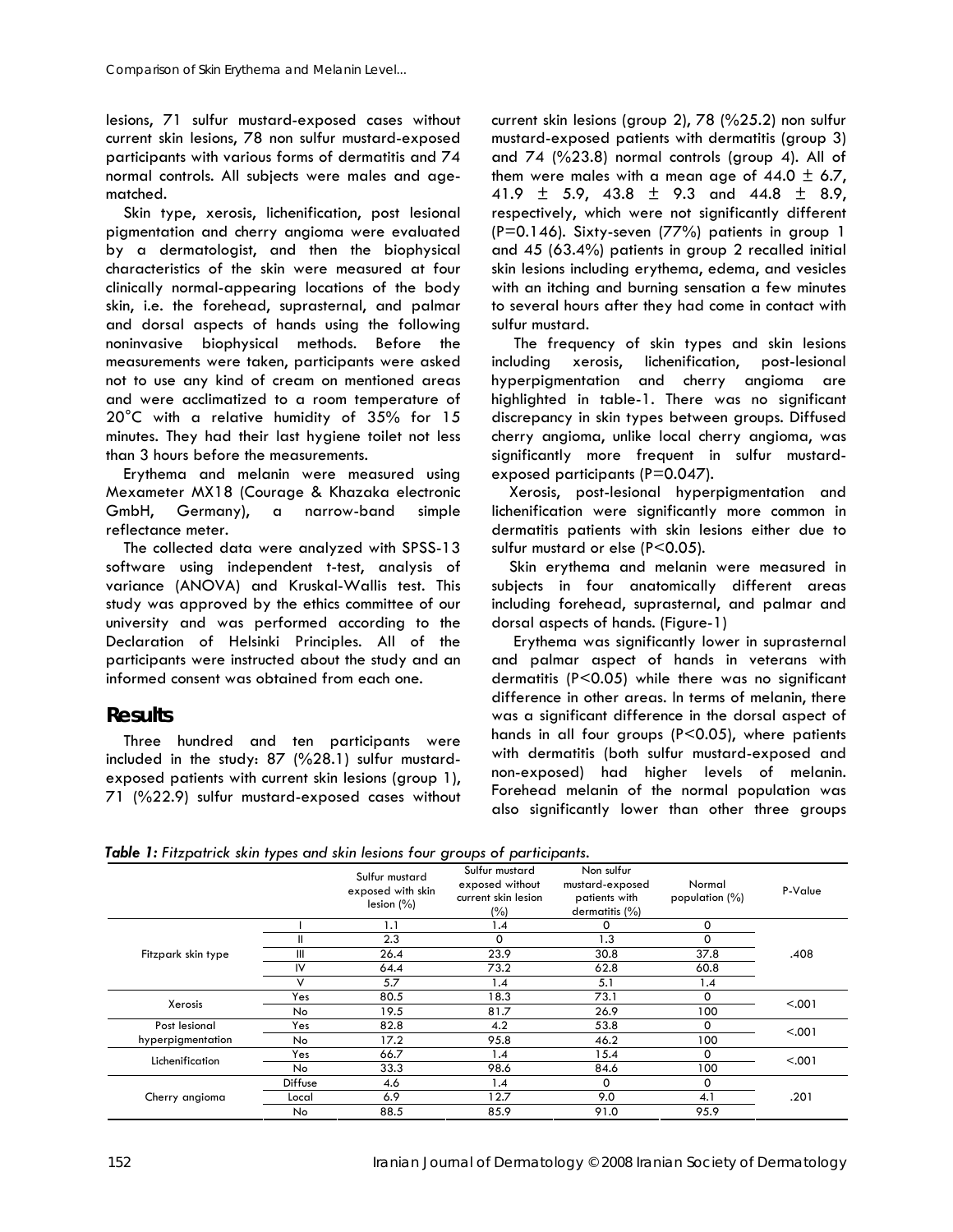

*Figure 1: Skin biophysical characteristics in four groups. Group 1: sulfur mustard exposed patients with skin lesions (n = 87); Group 2: sulfur mustard exposed patients without current skin lesions (n = 71); Group 3: dermatitis patients without exposure to sulfur mustard (n = 78); Group 4: Normal controls (n = 74)*

(P<0.05). However, there was no significant difference between the melanin level of sulfur mustard-exposed subjects (with or without dermatitis) and patients with dermatitis.

#### **Discussion**

Sulfur mustard [bis(2-chloroethyl)sulphide; SM] is a leading blistering agent and one of the major chemical warfare agents used during World War I. 4,6 It highly affects eyes, skin and the respiratory system locally. Absorption of large amounts of SM can damage rapidly proliferating cells of the bone marrow and may result in both short-term and longterm impairment of the immune system.7-9

The SM agent damages the structure of skin cells and underlying extracellular matrix and by release of cytokines, including IL-1-beta, IL-6, IL-8 and tumor necrosis factor alpha, results in severe inflammation of the skin.10 After exposure, the skin lesions begin after a latent period of about 4-6 hours. Itching, burning, and erythema appear initially. When exposed to low doses for a short period of time, these symptoms and signs may heal without blister formation, but hyperpigmentation usually follows after the erythema.<sup>11</sup> There may also be hypopigmentation due to melanocyte destruction.12 At higher doses, vesicle formation at the periphery of the erythematous area may first appear which merge into bullae. Blisters tend to form within 24 hours of exposure, but sometimes appear later; they generally concentrate in warm moist areas such as the groin and axilla. Lesions tend to heal slowly, and often ulcerate and vesicate repeatedly.11

More than 100,000 Iranians were exposed to sulfur mustard during the Iran and Iraq war and one-third of them are still suffering from chronic effects.4

Balali-Mood evaluated a group of Iranian veterans injured by mustard gas during the Iran– Iraq was two years after the exposure. Skin pigmentation disorders were seen in 41% of them.13

In another study conducted by Balali-Mood et al. on 40 sulfur mustard-exposed victims who were injured 16-20 years ago, skin xerosis of the lower extremities was reported as the most prominent skin  $lesion.<sup>5</sup>$ 

Fekri and Janghorbani found a significant association between SM exposure and late cutaneous lesions such as dry skin, hyper- and hypopigmentation, local hair loss, eczema and chronic urticaria.14

Regular patient follow-ups suggest that, except for dry skin and its associated itching sensation, most skin complications generally improve in the course of time. Dry skin and itching tend to intensify as patients become older and are regarded as the principal late skin complaints of these patients.<sup>15,16</sup> The results of our study also illustrated significantly higher incidence of post-lesional hyperpigmentation in patients with dermatitis (with or without sulfur mustard exposure) which is strongly associated with pruritus. Therefore, the main cause of higher melanin level in subjects with dermatitis (either sulfur mustard exposed or non-exposed) seems to be hyperpigmentation due to pruritus.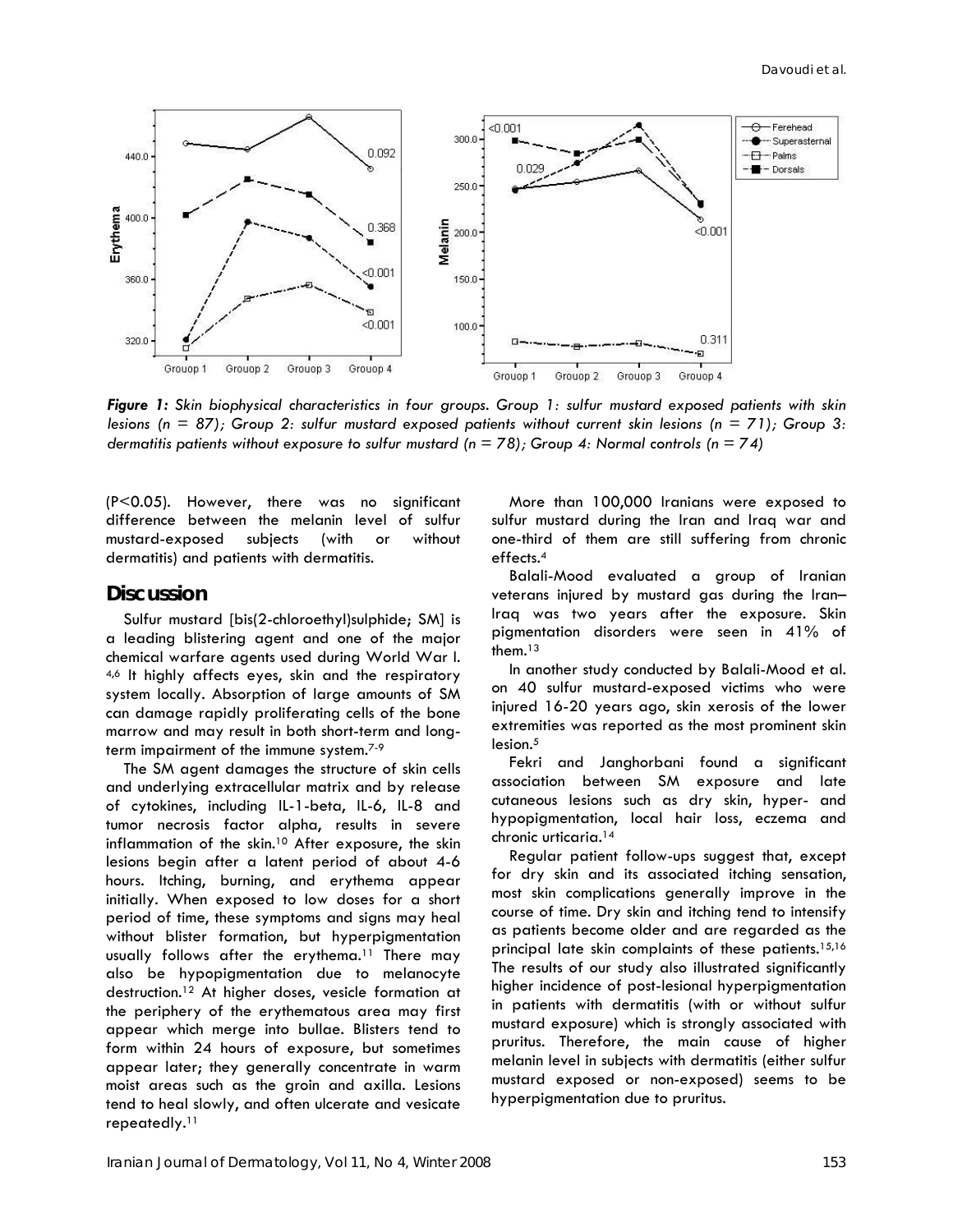Injuries that result in erythema and edema without vesicle formation are almost always followed by complete healing and no residual effects.15,16 Our results also showed no significant difference in skin erythema.

Diffuse cherry angiomas were demonstrated in previous surveys.17 Balali-Mood et al. recorded cherry angiomas in 37.5% of SM-exposed Iranian veterans 16 to 20 years after exposure. 5 In another study, Firooz et al. also reported a higher prevalence of cherry angiomas (a mean of 18) in patients who had developed skin blistering after contact with SM. Most of the lesions were detected at the sites of healed blisters on trunk, arms and face.18

Moradi and Aghaei found a mean of 13.4 cherry angiomas in 36% of SM-exposed patients.19 The frequencies of multiple cherry angiomas in these two studies are roughly estimated to be higher than the frequency expected in the normal population. In our study, diffuse cherry angioma, unlike local cherry angioma, were significantly more frequent in sulfur mustard exposed group (P=0.047).

In conclusion, authors believe that sulfur mustard agent can affect biophysical characteristics of the skin, particularly melanin, due to pruritus as one of the main complaints of veterans even several years after exposure.

## **Acknowledgements**

This study was supported by a research grant from Baqiyatallah University of Medical Sciences and kind cooperation of Behsima laser clinic is also appreciated. This study was accepted for poster presentation in the 17<sup>th</sup> Congress of EADV, 17-21 September 2008, in Paris, France.

## **References**

- 1. Le HQ, Knudsen SJ. Exposure to a First World War blistering agent. Emerg Med J.2006; 23: 296-9.
- 2. Shohrati M, Davoudi M, Almasi M, Sadr B, Peyman M. Comparative study of Unna's Boot and Betamethasone cream in treatment of sulfur mustardrelated pruritus. Cutan Ocul Toxicol. 2007; 26):303- 9.
- 3. Brown RF, Rice P. Histopathological changes in Yucatan minipig skin following challenge with sulfur mustard. A sequential study of the first 24 hours following challenge. Int J Exp Pathol 1997; 78:9-20.
- 4. Kehe K, Szinicz L. Medical aspects of sulphur mustard poisoning. Toxicology, 2005; 214:198-209.
- 5. Balali-Mood M, Hefazi M, Mahmoudi M, et al. Longterm complications of sulphur mustard poisoning in

severely intoxicated Iranian veterans. Fundam Clin Pharmacol, 2005; 19: 713-21.

- 6. Federation of American Scientists Report.Special Weapons Primer. 1998. Adapted from Chemical Weapons Technology Militarily Critical Technologies List (MCTL) Part II: Weapons of Mass Destruction Technologies. From: FM 8-9, NATO Handbook on the Medical Aspects of NBC Defensive Operations. AMedP-6(B). Departments of the Army, the Navy and the Air Force, Washington DC, 1996.
- 7. Balali M. Clinical and laboratory findings in Iranian fighters with chemical gas poisoning. Arch Belg 1984; Suppl: 254-9.
- 8. Balali-Mood M, Navaeian A. Clinical and paraclinical findings in 233 patients with sulfur mustard poisoning. Heyndrickx B, ed. Proceedings of the Second World Congress on New Compounds in Biological and Chemical Warfare. Ghent: Rijksuniversiteit. 1986; 464–73.
- 9. Willems JL. Clinical management of mustard gas casualties. Ann Med Mil Belg 1989; 3: S1–S61.
- 10.Arroyo CM, Schafer RJ, Kurt EM, Broomfield CA, Carmichael AJ. Response of normal human keratinocytes to sulfur mustard: cytokine release. J Appl Toxicol 2000; 20( suppl 1): S63–S72.
- 11.Smith KJ, Skelton H. Chemical warfare agents: their past and continuing threat and evolving therapies. Part I of II. Skinmed 2003; 2:215-21.
- 12.Petrali JP, Dick EJ, Brozetti JJ, Hamilton TA, Finger AV. Acute ocular effects of mustard gas: ultrastructural pathology and immunohistopathology of exposed rabbit cornea. J Appl Toxicol 2000; 20 Suppl 1:S173-5.
- 13.Balali-Mood M. First Report of Delayed Toxic Effects of Yperite Poisoning in Iranian Fighters. Heyndrickx B, ed. Proceedings of the 2nd World Congress on New Compounds in Biological and Chemical Warfare: Toxicological Evaluation, Industrial Chemical Disasters, Civil Protection and Treatment.1986; 24– 27: 489-496.
- 14.Fekri AR, Janghorbani M. Late dermal complications in Iranian veterans. Proceedings of the Seminar on Late Complications of Chemical Warfare Agents in Iranian Veterans, Veteran Foundation, Tehran, Iran. 1992; 57–89.
- 15.Renshaw, B. Mechanism in production of cutaneous injuries by sulfur and nitrogen mustards. N. D. C. US Office of Scientific Research and Development, ChemicalWarfare Agents and Related Chemical Problems 1946; 479–518.
- 16.Renshaw, B. Observation on the role of water in the susceptibility of human skin to injury by vesicant vapors. J Invest Dermatol 1947; 9: 75–85.
- 17.Balali-Mood M, Hefazi M. Comparison of early and late toxic effects of sulfur mustard in Iranian veterans. Basic Clin Pharmacol Toxicol 2006; 992:73-82.
- 18.Firooz A, Komeili A, Dowlati Y. Eruptive melanocytic nevi and cherry angiomas secondary to exposure to sulfur mustard gas. J Am Acad Dermatol 1999; 40:646-7.